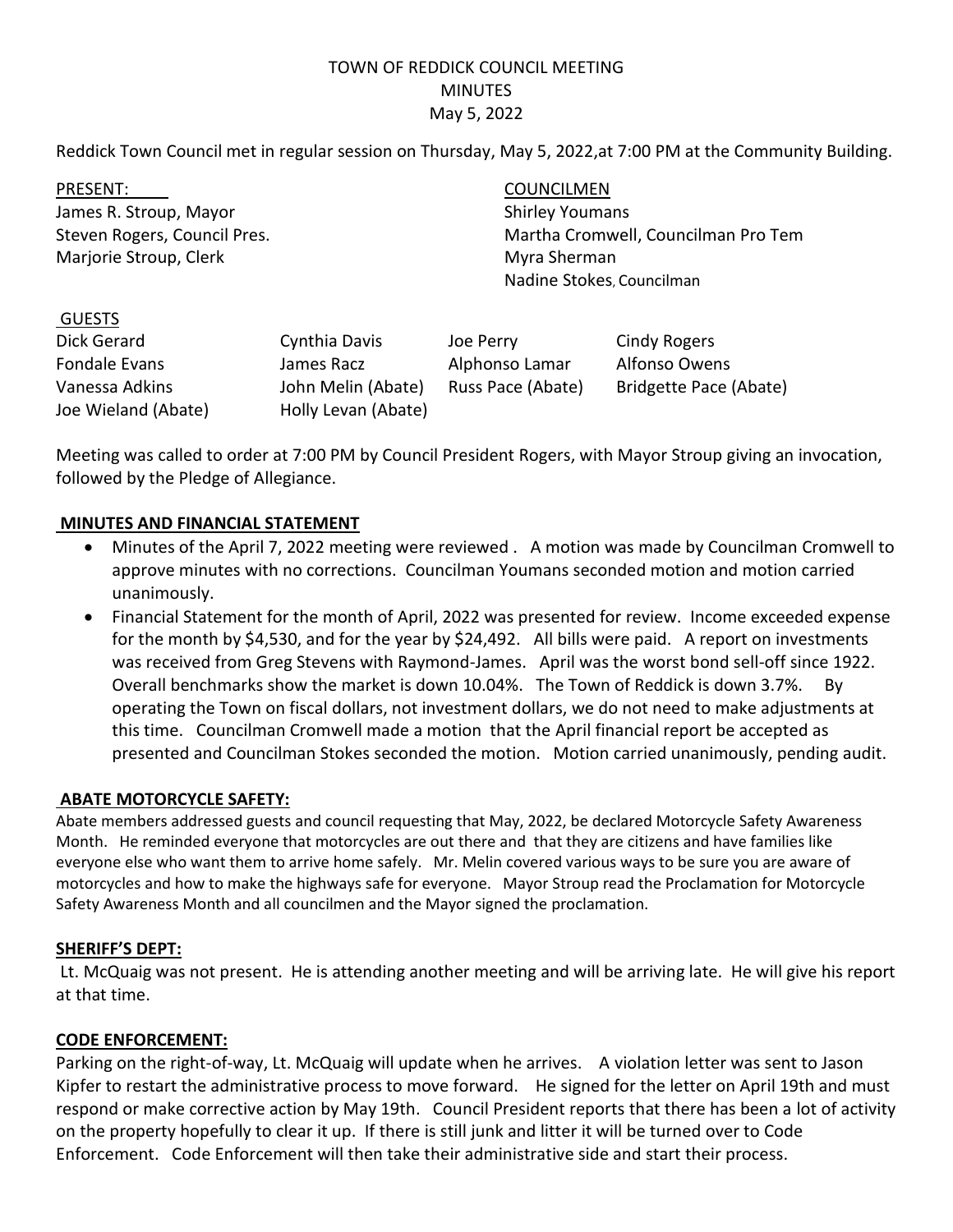#### **ROADWORK:**

Councilman Youmans would like to have a public meeting about Edvena Harris Lane, NW 46th Terr., and NW 46th Ave. She has talked with the County and they would like to meet with the town residents about what they want and are willing to give up to have the roads improved. She will get with Mrs. Stroup to draft a flyer to handout explaining the public meeting. Grading of NW 155th is still not done. County has had the request letter for two months. Councilman Youmans also wanted to bring to Lt. McQuaig's attention about a yellow car speeding down the road, nearly hitting people. She was reminded that citizens need to call the Sheriff and report it. Get a license number if possible. The Sheriff can do nothing unless they get a call.

## **STREET LIGHTS:**

Councilman Stokes said there three lights out and that she will get pole numbers/addresses to Mrs. Stroup to report.

## **OLD BUSINESS**:

## • **COMMUNITY CENTER and COVID 19 UPDATE:**

New variant on the rise . Councilman Sherman has drafted a reopening plan and feels that we need to add event insurance for liability. Councilman Youmans made a motion that we hold off opening Community Center and it was seconded by Councilman Cromwell. Motion carried unanimously by those present. It will be reviewed at next meeting.

## • **SPECIAL USE PERMIT - ALPHONSO LAMAR:**

Mr. Lamar has paid fee and turned in all paperwork. Mr. Lamar stated that he did need a street address so that the company can evaluate delivery. Councilman Cromwell made a motion that the Special Use Permit for Alphonso Lamar be approved and Councilman Youmans seconded the motion. Motion carried unanimously.

## • **PROPOSED RECREATION PLAN:**

Report has been filed with the Treasury and we are still working with County Commissioners and School Board. Park will have a walking path, restrooms, and playground.

#### • **COMPREHENSIVE PLAN:**

The second reading of the amendment to the Comprehensive Plan adding the Property Rights element was done by Mayor Stroup. After passing the second reading, it will go to Tallahassee for approval after which the Town of Reddick can adopt it. Motion was made by Councilman Cromwell that we accept the amendment as presented and the motion was seconded by Councilman Stokes. Motion carried unanimously.

## • **AMNESTY DAY:**

There has been no further contact with County about the Town clean-up.

#### **NEW BUSINESS**

#### • **HURRICANE PREPAREDNESS:**

The EOC has planned a workshop for all elected officials to learn emergency hurricane procedures on May 23 at 10:00 am. Councilmen Youmans and Cromwell plan to attend.